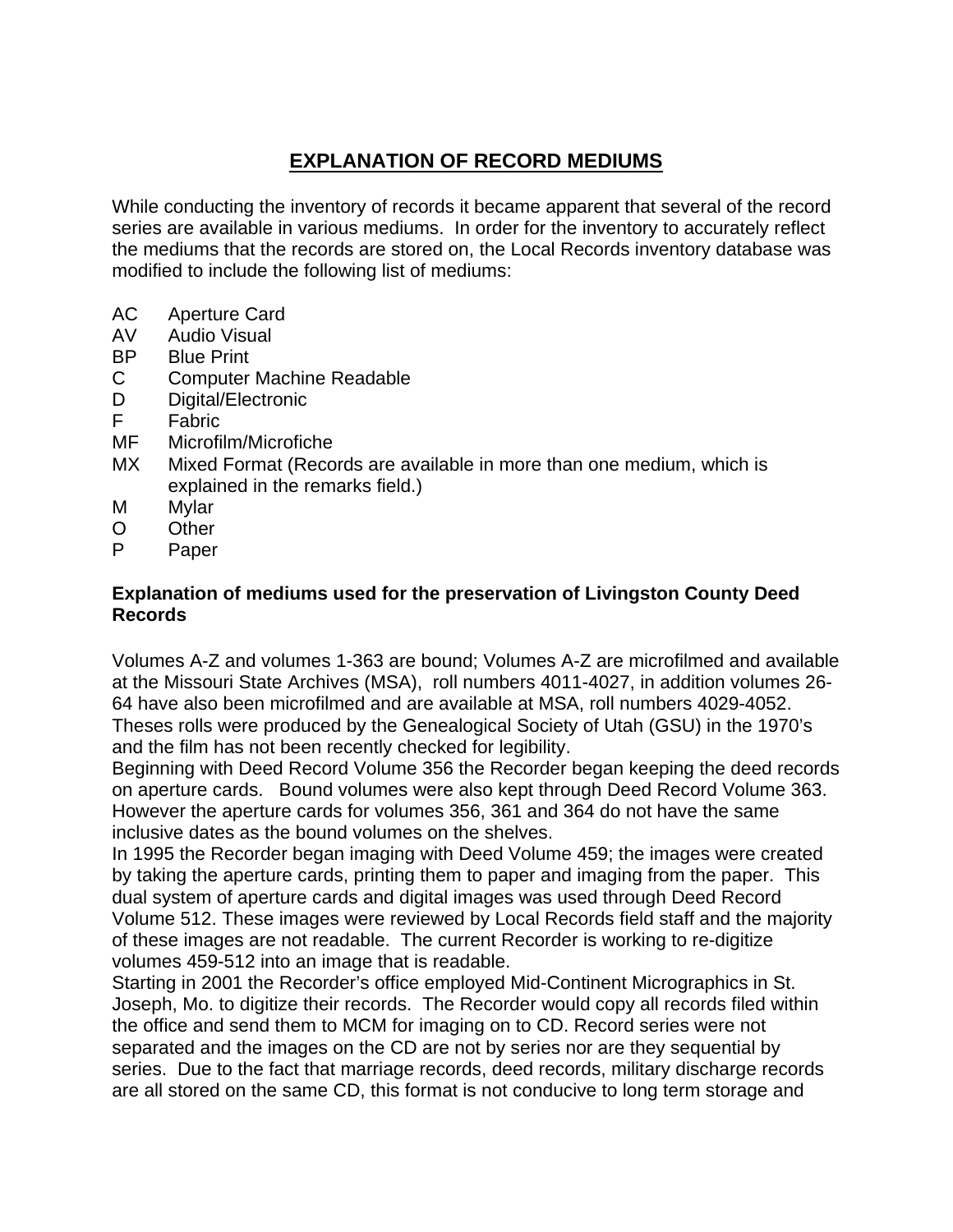retrieval nor is it open for public use. Not until the current Recorder, Kelly Christopher took office in January of 2011 were the records separated and imaged by series. In 2004 the offices of Livingston County Circuit Clerk and Recorder were separated in to two individual offices. In 2005 the Recorder's office began using Computer Software Association (CSA), a software company located in Billings, Montana, to image documents at the time of recording. Deed Record Volumes 458 to the current volume are all available on the Recorder's hard drive which is backed up to an external hard drive, while CSA also has a copy. Although the courthouse has its own server, it is unknown if any recorded images are stored on this server.

#### **Explanation of mediums used for the preservation of Livingston County Indexes to Deed Records**

In 2003 the Livingston County Circuit Clerk and Recorder received a Local Records Grant to microfilm records. Volumes spanning from 1837-1999 were microfilmed. Volumes 1-30 are available on microfilm rolls numbered C43048-C43081 at the Missouri State Archives. Indexes 31-32 which span from 1999-2006 have not been microfilmed and are only available in bound format. Starting in 2006 the indexes to deeds was dispensed with and deeds from 2006 to present are searched using computer terminals and a cloud system backed up and maintained by CSA software.

#### **Explanation of mediums used for the preservation of Livingston County Marriage Records**

Marriage Record volumes 1-25, (1837-1971) were microfilmed via a 2003 Local Records Grant, and the microfilm rolls numbered C 43035 – C 43046 are available at the Missouri State Archives. Marriage Record Volumes 26-29 (1974-1996) are on aperture cards. Marriage Record Volume 30 (1996-2003) is on aperture cards from pages 1-731, and electronic medium from pages 732-1000. Marriage Records Volume 31-32 are on electronic medium (2003-2011).

There are sixteen one cubic foot boxes of loose-leaf marriage licenses spanning 1965- 2011 that the Recorder is currently imaging and indexing. Marriage applications have not been imaged. Starting in June of 2011 marriage licenses and applications are both imaged.

#### **Explanation of mediums used for the preservation of Livingston County Military Service Records and Indexes**

Although service records are closed to the public, it is important to note that Volumes 1- 7 (1866-1971) are bound volumes and have been microfilmed, MSA roll C 43031- 43034. Volume 8 spans 1969-2007 (bound volume spans 1969-1971), and pages 1-81 have been microfilmed, MSA roll C 43034; pages 82-967 (1971-2001/07) are on aperture cards; pages 968-1015 (2001/08-2007/07) are digital images. Pages 82-1015 have not been microfilmed. Military Discharge Indexes 1-2 (1863-2002) have been microfilmed, MSA rolls C 43031 and C43047.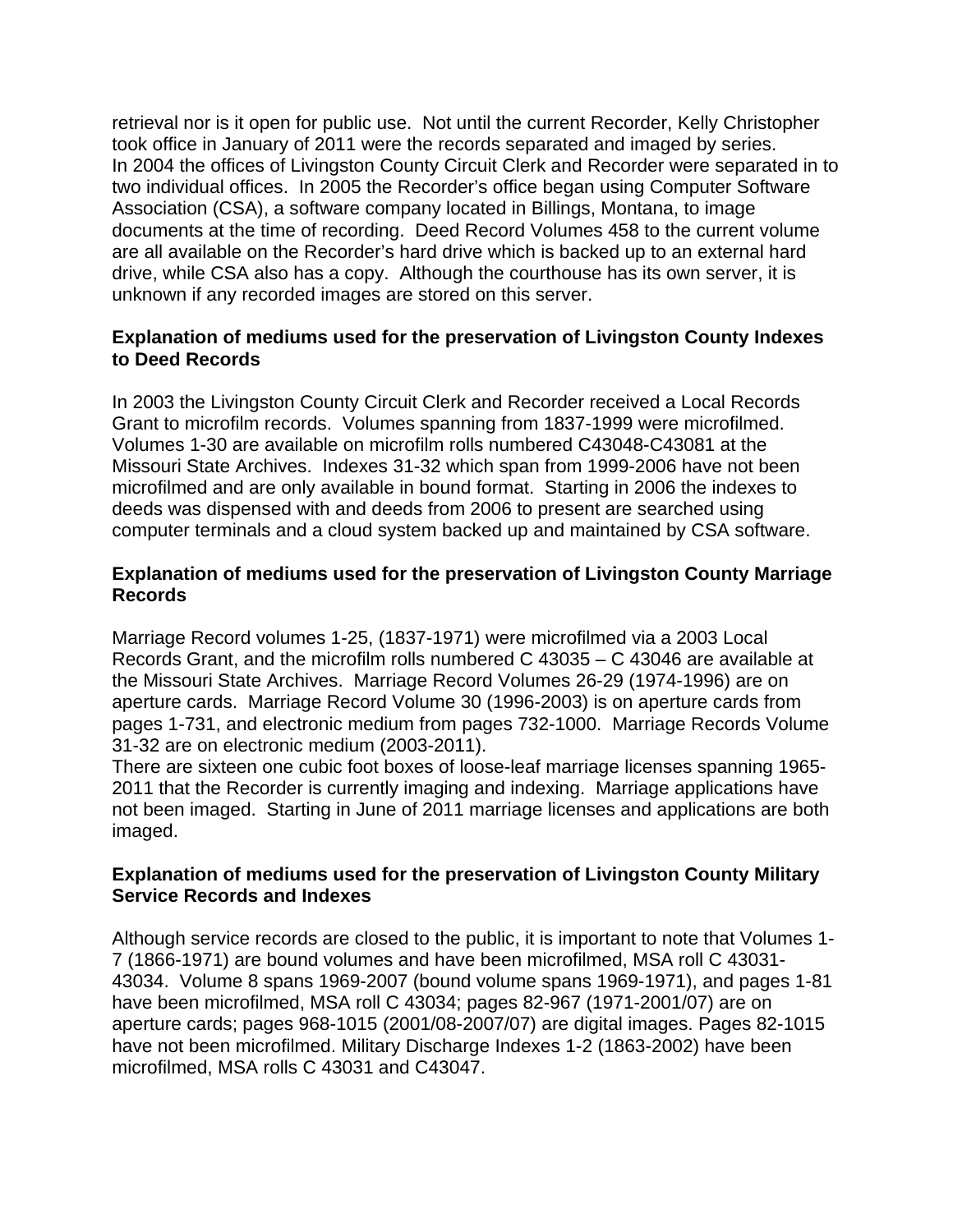# **Summary of Record Mediums**

| DEEDS:                 |                                        |                               |
|------------------------|----------------------------------------|-------------------------------|
| <u>Volume</u>          | Format                                 | <b>Film Location</b>          |
| $A-Z$                  | Bound, Microfilm                       | Missouri State Archives (MSA) |
| 1-363                  | <b>Bound</b>                           |                               |
| 26-64                  | Microfilm                              | <b>MSA</b>                    |
|                        | 356, 361, 364-366 Bound, Aperture Card |                               |
| 367-457                | <b>Aperture Card</b>                   |                               |
| 458-512                | Aperture Card &/or Digital             |                               |
| 513-631                | Digital                                |                               |
|                        |                                        |                               |
| <b>INDEX TO DEEDS:</b> |                                        |                               |

| Volume           | Format           | <b>Film Location</b> |
|------------------|------------------|----------------------|
| 1-30             | Bound, Microfilm | MSA                  |
| $31 - 32$        | <b>Bound</b>     |                      |
| $2006 - current$ | Digital          |                      |

| <b>MARRIAGE RECORDS:</b> |                        |                      |
|--------------------------|------------------------|----------------------|
| Volume                   | Format                 | <b>Film Location</b> |
| $1 - 25$                 | Bound, Microfilm       | MSA                  |
| $26 - 29$                | <b>Aperture Card</b>   |                      |
| 30                       | Aperture Card, Digital |                      |
| $31 - 32$                | <b>Digitizal</b>       |                      |

| <b>MARRIAGE LICENSES:</b><br>Volume<br>1965-Current                | Format<br>Digital                                                         | <b>Film Location</b>                             |
|--------------------------------------------------------------------|---------------------------------------------------------------------------|--------------------------------------------------|
| <b>MARRIAGE APPLICATIONS:</b><br>Volume<br>June, 2010 –<br>Current | Format<br>Digital                                                         | <b>Film Location</b>                             |
| <b>MILITARY SERVICE RECORD:</b><br>Volume<br>$1 - 7$<br>8          | Format<br>Bound, Microfilm<br>Bound, Microfilm,<br>Aperture Card, Digital | <b>Film Location</b><br><b>MSA</b><br><b>MSA</b> |
| <b>MILITARY INDEXES</b>                                            |                                                                           |                                                  |

| Volume  | Format           | <b>Film Location</b> |
|---------|------------------|----------------------|
| $1 - 2$ | Bound, Microfilm | <b>MSA</b>           |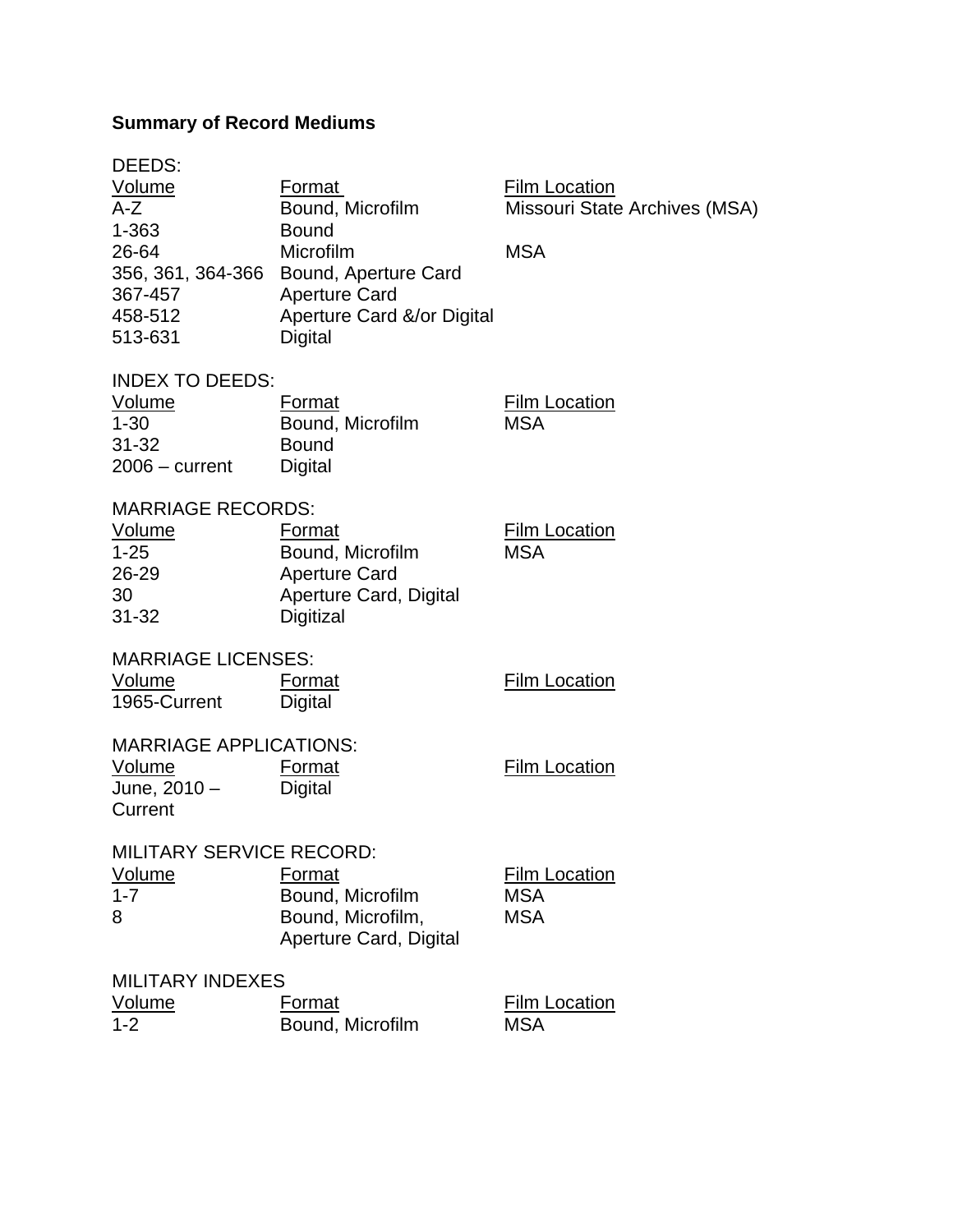#### **INVENTORY PROCEDURES**

The Local Records Archivists compiled a complete inventory of all the county recorder's records as of September 19, 2011. Information regarding each record was entered in a Microsoft Access Database. If the recorder wishes to continue to update the inventory, Access can be used for this purpose. Some officials have converted the inventory to other database programs. For more information on Access and other conversion possibilities, please contact the Local Records Preservation Program at 573- 751-9047.

In order to give the records a location for the inventory, each vault was divided into separate shelving/storage units, sections, and tiers and labeled in order from left to right around the vault beginning to the left of the doorway in each vault. The shelving units, identified by numbers, are separated first into sections with letters (such as A and B), then into tiers (rows or drawers) by numbers, starting from the bottom and increasing as they go up. In this way items can be added to the top without the need to change any of the shelf labels. The following page is a floor plan for Vault A that will help clarify this procedure.

Example of shelving labeling system:

| Section A         | Section B | Section C |  |
|-------------------|-----------|-----------|--|
| Tier 4            |           |           |  |
| Tier 3            |           |           |  |
| Tier <sub>2</sub> |           |           |  |
| Tier 1            |           |           |  |

## **VAULT A, UNIT 1**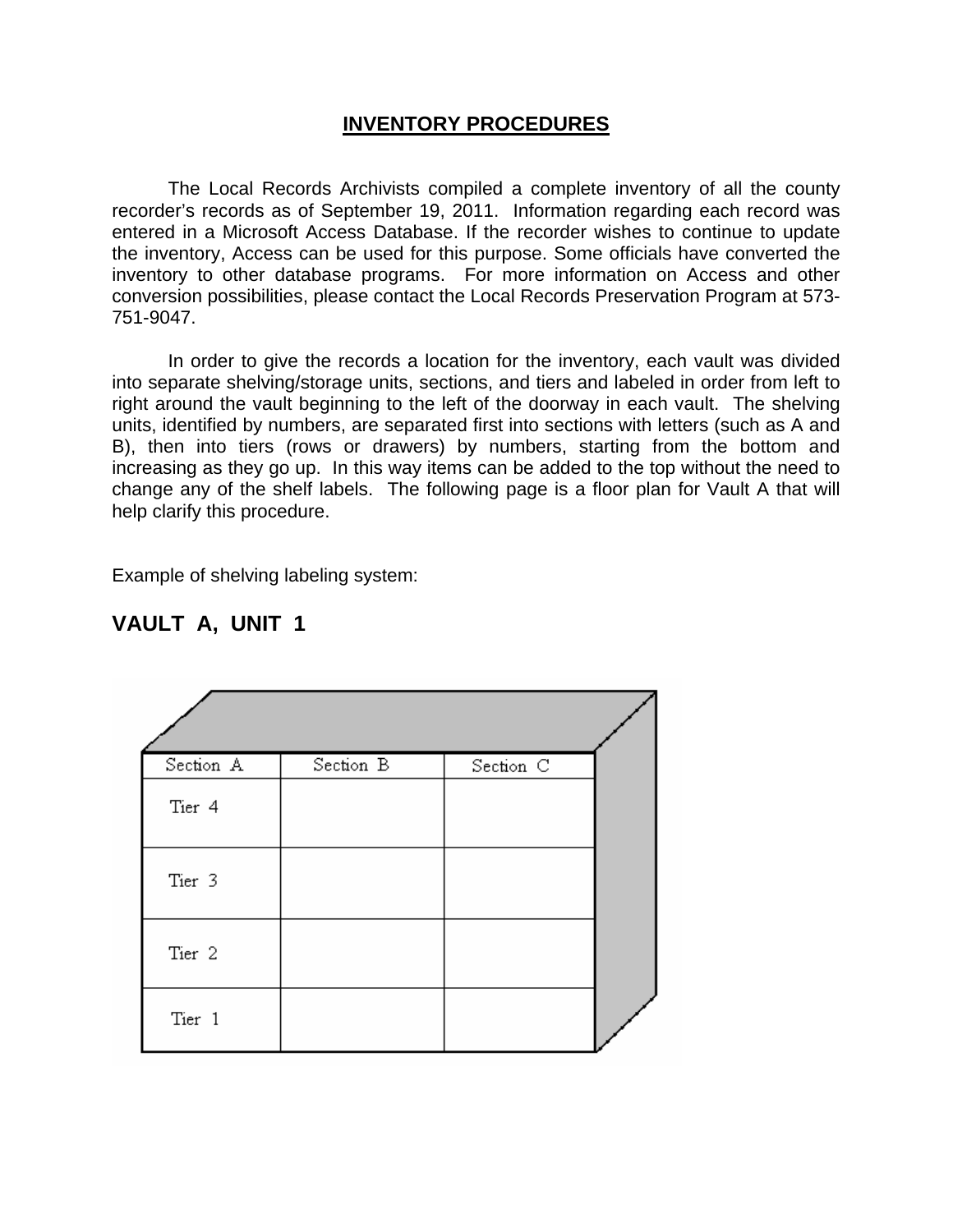### **INVENTORY LEGEND**

VAULT -------->Vault

- UNIT------->Storage Unit, identified by numbers
- UNIT SECTION ------->Shelving Unit Section, identified by letters
- TIER------->Shelf, identified by numbers
- TILL SECTION ------->Row of Woodruff till drawers, identified by letters
- TILL -------->Woodruff Till Drawer, identified by numbers
- VOL ------->Volume number
- BEGIN ---->Beginning Date (Year-Month)
- END ------->Ending Date (Year-Month)
- BOX-------> Box Number
- FILE ------> File Number
- MICROFILMED --->Has this record been Microfilmed?
- PERMANENT ----->Is this record Permanent?

RETENTION ---->Retention Date - when the record can be legally destroyed according to the state retention manual for your office. For example:

 5 Years = Dispose five years after ending date. Completion of Audit = Dispose after the completion of an audit. 3 Years or Completion of Audit = Dispose after three years or the completion of an audit, whichever is first. Completion plus 3 years = Dispose three years after completion of the project